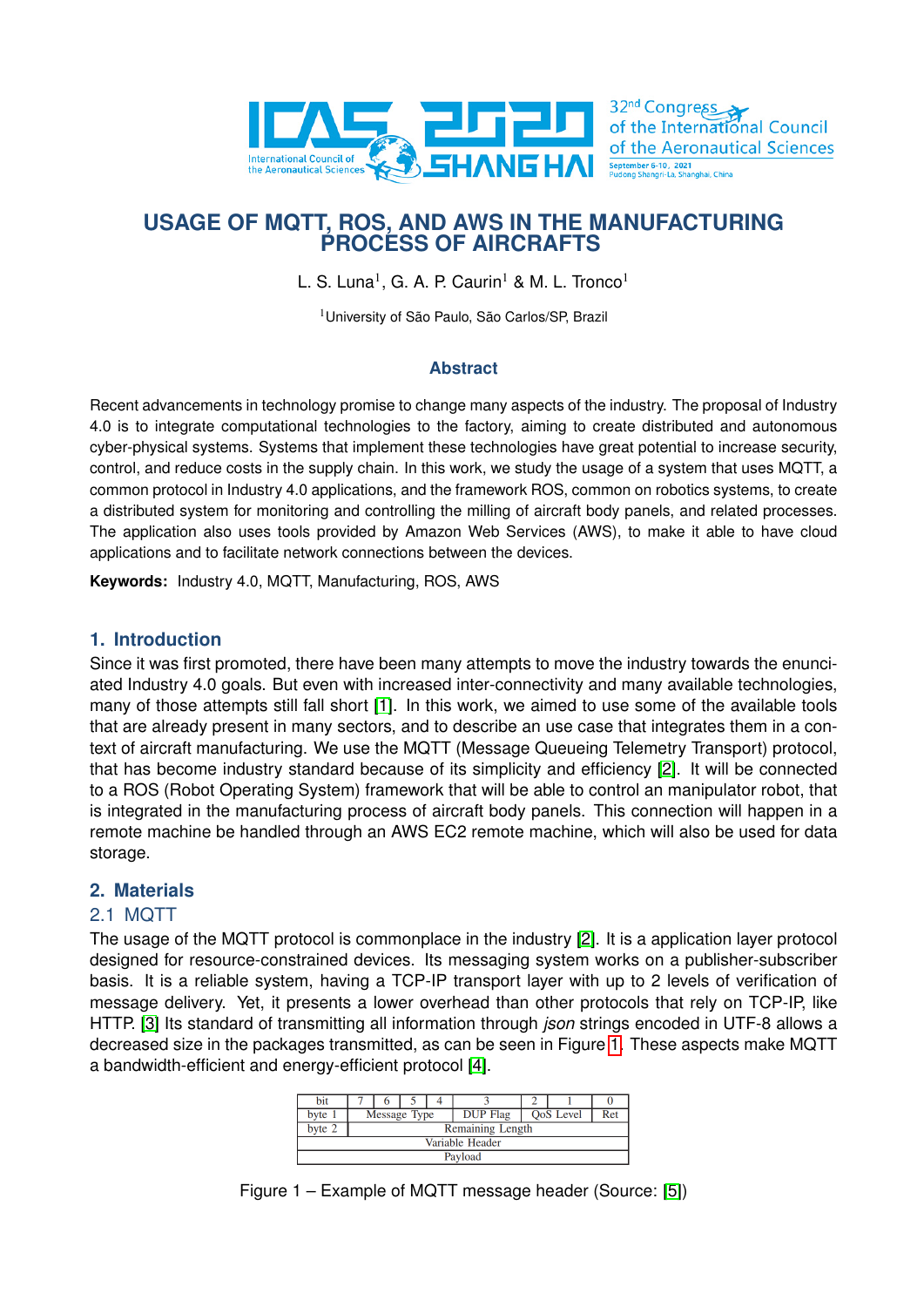## *2.1.1 Publisher-subscriber structure*

A publisher-subscriber messaging structure is a form of organization of protocols that reduces the amount of information that needs to be transmitted. There is a central broker that controls the roles of all the nodes involved. If a node has an information that needs to publish, it communicates with the broker and registers as a publisher to the topics which it wants to transmit its messages. Other nodes also communicate to the broker if they wish to subscribe to the topic, and therefore receive all messages that are published to that topic. Figure [2](#page-1-0) illustrates what was described.

<span id="page-1-0"></span>

Figure 2 – Demonstration of a publisher-subscriber system

## *2.1.2 Quality of Service*

The MQTT protocol makes a distinction between three levels of quality of service (QoS) of message delivery [\[6\]](#page-8-5). The message flow of the different levels can be seen in Figure [3.](#page-2-0) In QoS 0, the messages will be delivered at most once. The client publishes the message to the broker and receives no acknowledgement that the message was delivered. There can be message loss, since the reliability level is only that of the TCP protocol operating underneath the MQTT protocol. This QoS is most appropriate for supervisor sensor data where the loss of single readings does not harm the long-time monitoring of the process.

In QoS 1, the messages will be delivered at least once. The client publishes its message and awaits for the acknowledgement of the broker. If the client receives no confirmation of message arrival, it publishes the message again with a DUP flag, denoting that the message is duplicated. At this QoS level, the DUP flag is not processed by the broker. When the broker receives a message it sends back a PUBACK packet with the published message identifier as confirmation. When the client receives the PUBACK, it ends the process. If a PUBACK message was lost, it is possible that the broker received the message more than once.

In QoS 2, the message will be delivered exactly once. This process works by a four-way handshake. The client publishes a message. The broker replies with a PUBREC packet marked with the message identifier. If the client receives no acknowledgement, it publishes the message again with an DUP flag. Once the client receives the PUBREC packet, it discards the original message, stores the PUB-REC message and sends a PUBREL packet to the broker. When the broker receives this messages, it responds with a PUBCOMP packet to end the process. While the process is not finalized, the broker is storing the message identifier to assure that no message is published twice. When the process ends, both sides are the message was delivered and that the client has knowledge of that. This level is important in systems where duplicate messages could lead to problems, like billing systems, for example.

In this work, we mainly work with an QoS 0. The loss of packages should not be a worry with the intended usage. In future applications, implementing a control with sensor data in the side of the administrative network, the usage of higher levels of QoS might be needed.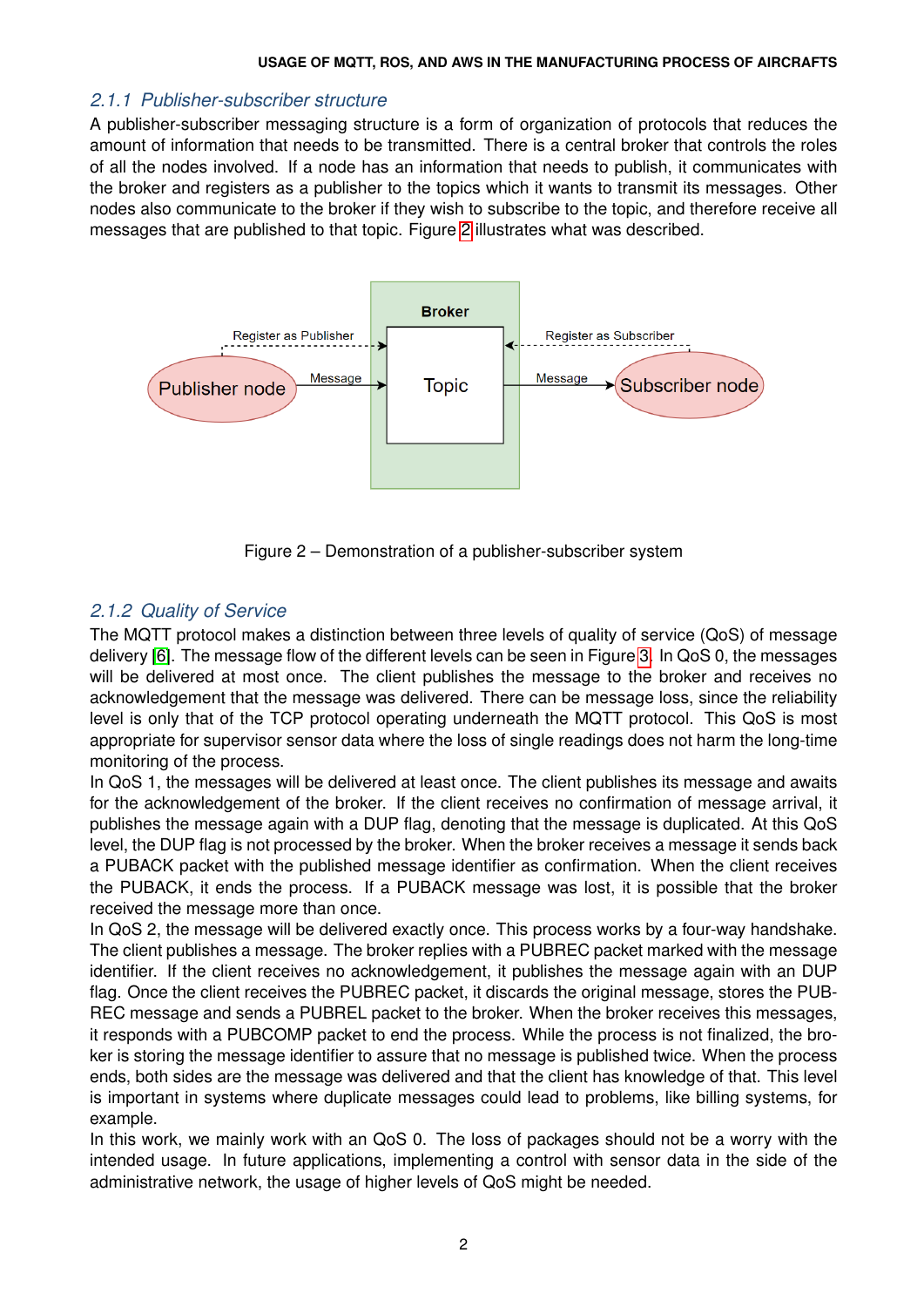<span id="page-2-0"></span>

Figure 3 – Message flow of the different QoS levels

# *2.1.3 Mosquitto*

Mosquitto is a message broker that implements MQTT server and clients for use in light-weight applications [\[4\]](#page-8-3). It is suitable for use in micro controllers and low power devices. It provides simple publisher and subscriber command line functions for the MQTT protocol. Mosquitto is part of the Eclipse Foundation [\[7\]](#page-8-6).

# 2.2 Node-RED

Node-RED is a light-weight application that provides an easy-to-use programming interface directly in the browser [\[8\]](#page-8-7). It is built on node.js, Therefore, its usage of json makes it compatible with protocols like MQTT. Node-RED provides a simple block-based programming suite that facilitates its use. It is also possible to use extensions that create simple interfaces that become available in the local network of the system. Figure [4](#page-2-1) shows an example of the usage of Node-RED.

<span id="page-2-1"></span>

Figure 4 – Demonstration of the block-based programming of Node-RED

# 2.3 ROS framework

There is great correlation between MQTT and ROS, a framework that also uses a publisher-subscriber model to publish its messages. ROS is an open-source operating system intended for robotic systems [\[9\]](#page-8-8). Some of the advantages ROS provides are fast robot development and algorithm re-utilization. It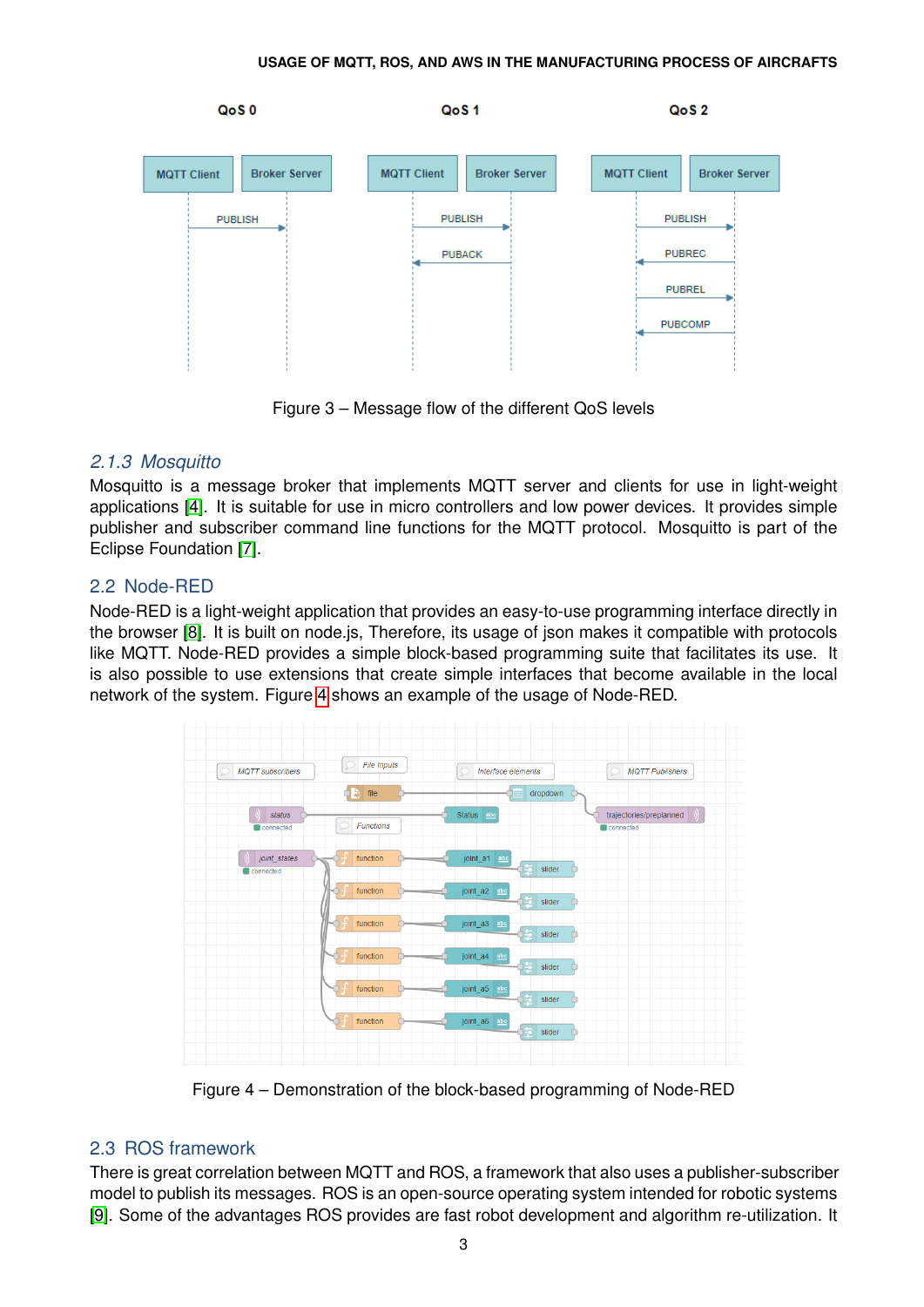#### **USAGE OF MQTT, ROS, AND AWS IN THE MANUFACTURING PROCESS OF AIRCRAFTS**

also provides a viable solution for Distributed Control Systems, allowing each robot to work modularly. It can work with very distinct programming languages. The common usage of robotic manipulators in aeronautical industry justifies its usage in this work.

In this work, we use the ROS Melodic Morenia distribution, compatible with Linux Ubuntu 18.04. We use packages developed in both Python and C++ programming languages, as well as XML for more native ROS applications.

## *2.3.1 ROS-Industrial*

ROS-Industrial is a project that aims to create and advance practical applications of ROS in the industrial environment. It works as a consortium between researchers and industry members that develop many applications for the open-source project [\[10\]](#page-8-9). The repository has packages for many industrial robots, including experimental packages for KUKA manipulators, which will be used in this work.

## 2.4 AWS

AWS is an important tool for IoT technologies. It provides many services in cloud computing [\[11\]](#page-8-10). In this work, we are using it to provide an virtual machine. The machine will contain the bridge between the ROS core and the MQTT broker. To do so, We use the EC2 virtual machine.

## 2.5 Manipulator Robot

Manipulator robots are very common in industry usage, being vastly used for tool manipulation and production line operations. For the experiment, we use the manipulator robot KUKA KR16. In the experiment, we use the robot to simulate the usage of trajectory based tools. The intended use of the experiment is to simulate the action of milling tools involved in the manufacturing of aircraft body panels. However, in this configuration, our experiment can also represent a proper manipulator robot in a production line.

## *2.5.1 Robot Sensor Interface*

There are three main interface that allow communication between a KUKA robot and a computer [\[12\]](#page-8-11). In this work, we utilise Robot Sensor Interface (RSI). Being an interfaces intended for sensor-assisted motion, it is very in line with the aims of this work, in which we will gather many of the sensor data to form a cloud database for our experiment.

## **3. Architecture**

Figure [5](#page-4-0) shows the proposed architecture for our experiment. On a local network, we have the HMI (human-machine interface), through which the operator can monitor and control the manipulator robot. In the local network we also have a MQTT Broker, which deals with the communication through MQTT protocol. This broker is connected to another MQTT broker on a remote computer in the cloud. This broker connects by a bridge with the ROS core in the EC2 computer on the cloud. The cloud computer connects to a ROS core in the robot computer by a bridge. The robot computer controls the KUKA KR16 robot performing the experiment.

The robot provides information regarding its operations and its sensors data to the computer, that them returns it to the cloud. As metrics send to the database, we intend to use time cycles, in relation to idle time and operation time. We also use velocity, vibration of the tool and stress on each axis. The KUKA KR16 robot used in this experiment has sensors for all these metrics.

One of the goals of this architecture is to facilitate the integration of different devices. Outside from the MQTT-ROS bridge, no device has to simultaneously deal with both MQTT and ROS communication. This would allow, for example, that all of the operations on the administrator network can be done in a microcontroller board or other low-resource device.

### **4. Implementation of the architecture**

## 4.1 Interface

We use the node-red application to create a simple interface to be accessed in the administrator network, that can be accessed even through the cell phone. In the current implementation, this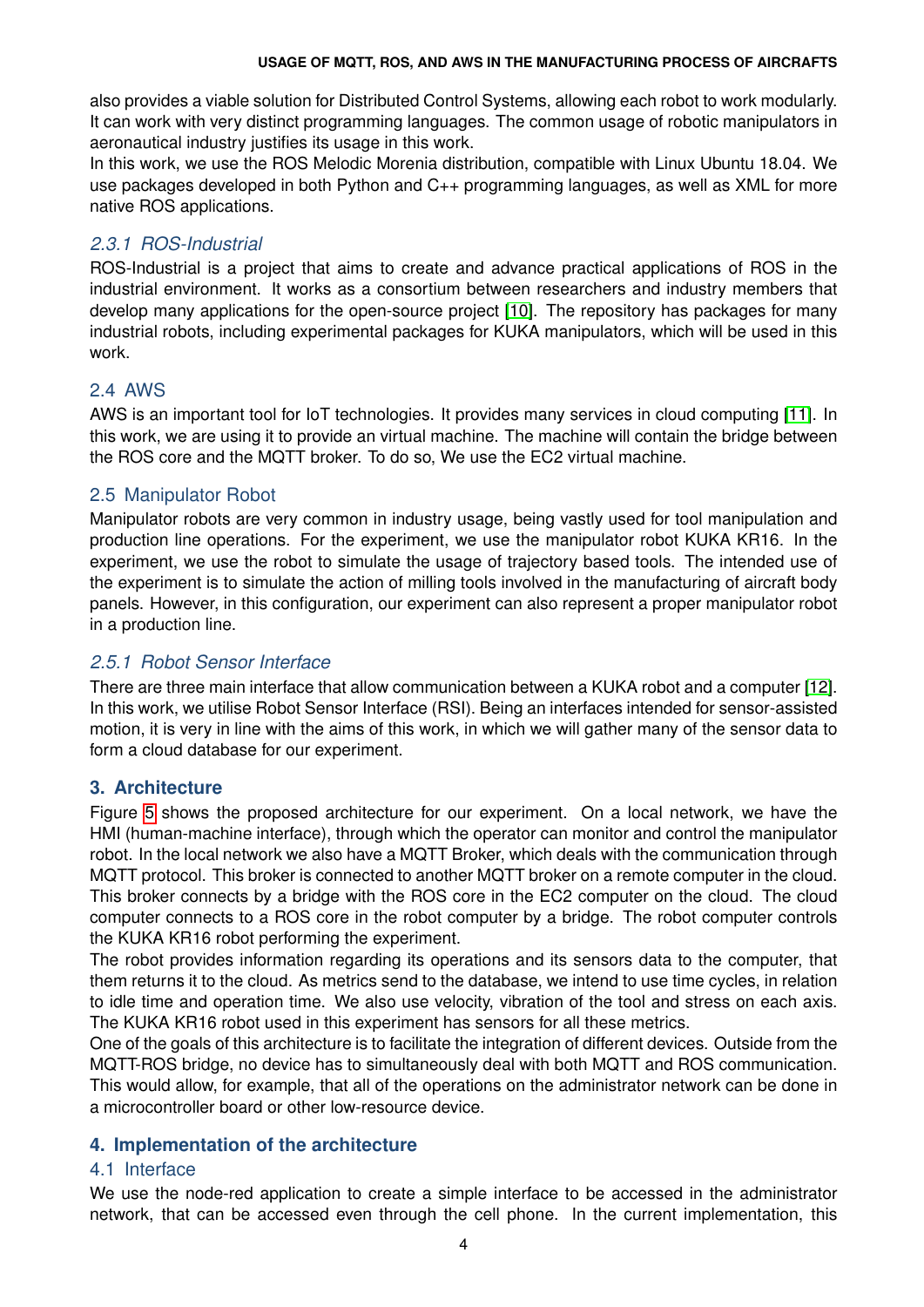#### **USAGE OF MQTT, ROS, AND AWS IN THE MANUFACTURING PROCESS OF AIRCRAFTS**

<span id="page-4-0"></span>

Figure 5 – Architecture of the experiment

<span id="page-4-1"></span>interface is not fully independent. Due to the nature of the activities of what we want to do, the aim of this interface is mostly to monitor the current state of the manipulator robot and activate previously planned trajectories. The proper control of the trajectories is done with the use of a personal computer in the same network where the broker resides. An example of the interface can be seen in Figure [6.](#page-4-1)

| <b>Status Interface</b> |                      |               |  |  |
|-------------------------|----------------------|---------------|--|--|
|                         | <b>Joint States:</b> | Trajectory:   |  |  |
| joint_a1                | joint_a4             |               |  |  |
| 2.41                    | 1.88                 | Preplanned1   |  |  |
|                         |                      |               |  |  |
| joint_a2                | joint_a5             |               |  |  |
| $-2.43$                 | 2.22                 |               |  |  |
|                         |                      | <b>Status</b> |  |  |
| joint_a3                | joint_a6             | <b>Active</b> |  |  |
| 1.33                    | $-4.01$              |               |  |  |
|                         |                      |               |  |  |
|                         |                      |               |  |  |

Figure 6 – Interface available to user

## 4.2 Bridge between MQTT Brokers

<span id="page-4-2"></span>The mosquitto server can easily handle the bridge between two MQTT brokers, using only a configuration file. One of the brokers must be access to the IP of the second broker, the port of the communication must be defined, as well as the topics that will be part of the bridge. The code can be seen in Figure [7.](#page-4-2)



Figure 7 – Code of the configuration file of the bridge

As can be seen in the figure, the code defines the name of the connection (bridge-mqtt), the IP of the broker, the port in which the connection will be made (1883 is the standard port for unencrypted MQTT communication), and the definition of the topics which will be send and received. The usage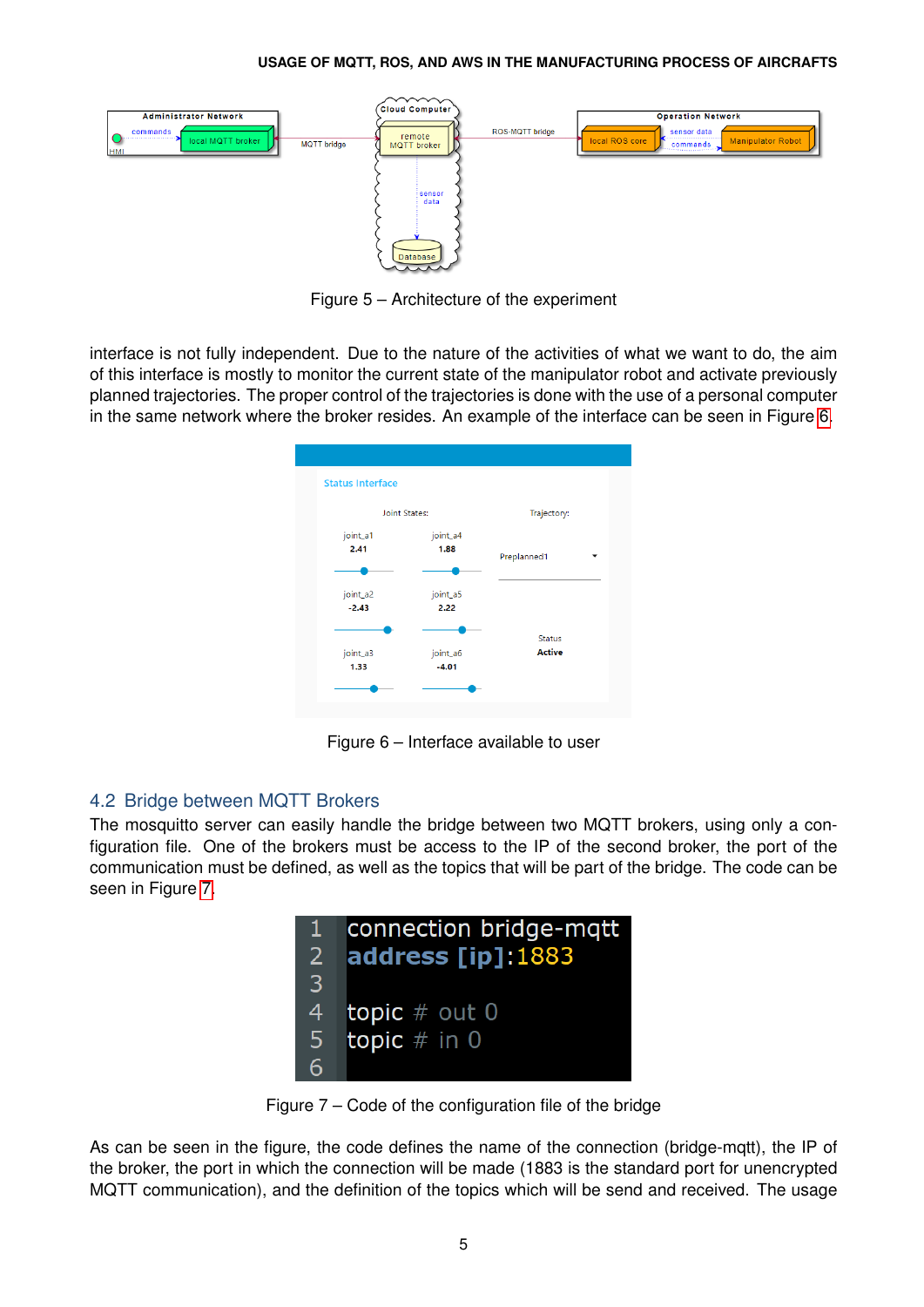of "#" signifies that all topics in that broker will be transmitted. The number, in this case O, refers to the Quality of Service of the transmission.

# 4.3 ROS - MQTT Bridge

To make the connection between the MQTT Broker and the ROS core we used a bridge based on the open-source repository in [\[13\]](#page-8-12). The bridge is created by a ROS configuration file. The main difficult is the compatibility of the messages between MQTT and ROS. The application takes the messages from ROS, in its XML-based protocol, and and serializes it by json, making them MQTT compatible. In the same way, MQTT json messages are deserialized and made compatible with ROS messaging. The process is illustrated in Figure [8.](#page-5-0)

<span id="page-5-0"></span>

Figure 8 – Conversion of messages in the bridge

## 4.4 EC2 machine on AWS

We use EC2 machines to host the connections remotely. We are currently using a t2. micro machine with Linux Ubuntu 18.04 OS. Currently we are using the EC2 machine to handle communication with both the administrator and operator network. The servers in both networks connect to the EC2 machine by the bridges. In this implementation, the cloud machine is hosting a MQTT broker, but it is also able to host a ROS Core. We also use the machine to store the data from the robot operation.

## 4.5 Kuka\_experimental

From the ROS-Industrial repository, we use the kuka\_experimental package, which has experimental packages for many of the industrial robots of KUKA. The base application, that can perform the simulation of the robot in the native ROS visualizer, rviz, has the nodes and topics as presented in Figure [9.](#page-5-1)

<span id="page-5-1"></span>



## *4.5.1 URDF and XACRO*

For the proper utilization of the kuka\_experimental package, it is required to have a model of the robot to use in its simulation. The model is made in the Unified Robot Description Format (URDF). URDF is a code-independent description of the geometry of the robot. Due to its large size, the URDF model is simplified by a XACRO (XML macro) file, becoming more compact. This allows for a visualization of the robot model using rviz, as can be seen in Figure [10.](#page-6-0)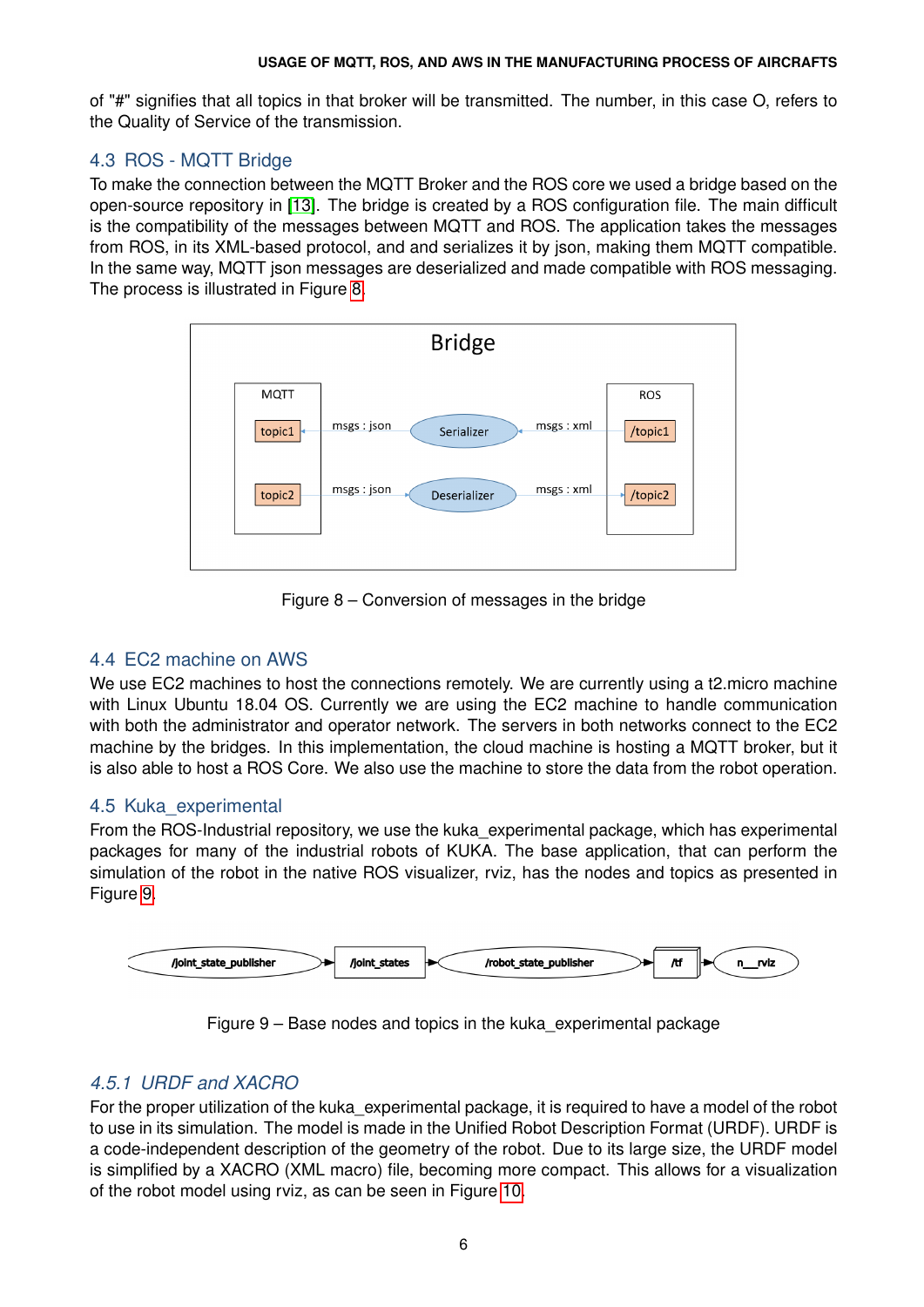<span id="page-6-0"></span>

Figure 10 – Model of the manipulator robot KUKA KR16 on rviz

## 4.6 Control of the Robot

We aim to use the robot to simulate the milling of aircraft body panels. To do so, the administrator network determines trajectories for the robot end-effector to perform. This set trajectories are transmitted then to the operation network. In this section, we describe the node organization of the ROS framework in order to perform this control, and give an slight oversight of how the control works.

## *4.6.1 ROS nodes*

The active nodes and topics in the ROS core can be seen in Figure [11.](#page-6-1) The commands arrive via the MQTT-ROS bridge to the node */mqtt\_bridge*. The node publishes the commands in the topic */traj\_set*, to which the */joint\_client\_py* node is subscribed. This node is responsible for performing the control of the robot. It interacts with the package */position\_trajectory\_controller*, publishing the desired joint states in the */follow\_ joint\_trajectory\_goal* topic and awaiting for the confirmation of the movement by subscribing to the messages in the */follow\_joint\_trajectory\_feedback* topic. This conversation is with the node */kuka\_hardware\_interface* which handles the interaction with the RSI that controls the robot. This node publishes the desired joint states, which will move the robot. The node /joint state publisher reads the desired states and publishes them to the visualizer, as seen in the base application ilustrated in Figure [9.](#page-5-1) The node /file\_output\_py is also reading the joint states, alongside with other data of the robot and publishing them back to the MQTT bridge that will publish them in the cloud network for storage.

<span id="page-6-1"></span>

Figure 11 – Graph describing active ROS nodes and topics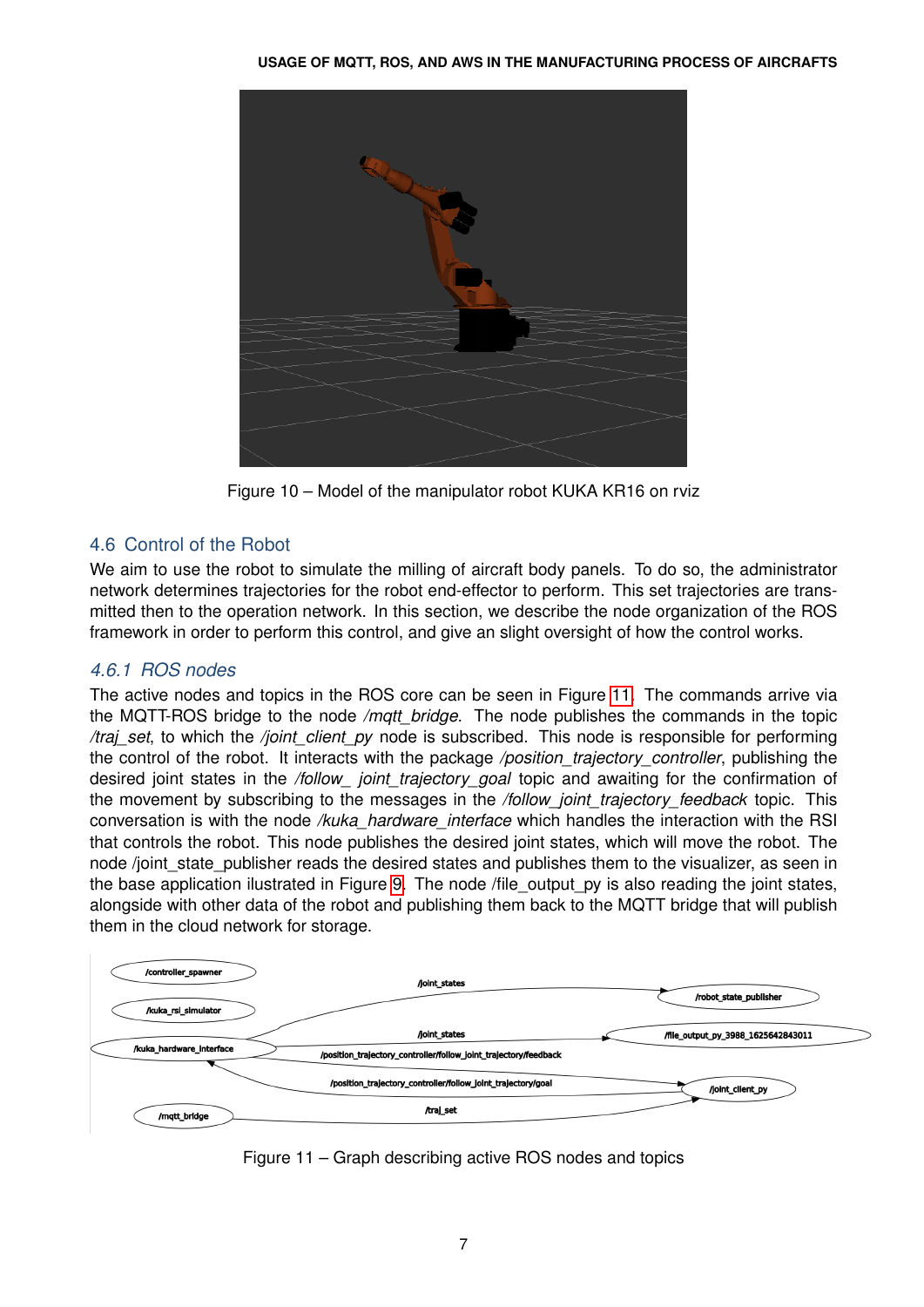### *4.6.2 Trajectory control*

The way that the node */kuka\_hardware\_interface* controls the robot is by defining its desired joint states. However, for our desired purposes of simulating the milling process of aircraft body panels, we require the ability to move the robot in linear trajectories, emulating the movement of the milling tool. To do this, we utilize the robotics toolbox from [\[15\]](#page-8-13). This toolbox allow us to create a model of the direct kinematics of the robot through the URDF file. With the direct kinematics, we can know which will be the position and orientation of the robot end-effector. Then, the toolbox allow us to calculate the inverse kinematics of the robot. With the inverse kinematics, we can determine the desired joint states in relation to the desired cartesian position that we want to achieve. The control then interpolates the initial and final states and creates a linear trajectory between both. All of this processes are made by the /joint client py node, but further detail of the control surpass the objectives of this paper.

## **5. Experiment**

At this moment, we have all of the architecture described here already implemented, and working. In Figure [12,](#page-7-0) it is possible to see that the frequency of package delivery to the hardware interface is relatively stable. We will perform further tests regarding the stability of the network and the frequency in which packages are lost, and analyze if higher QoS are necessary for proper communication.

<span id="page-7-0"></span>We are preparing to perform the physical experiment. We will use it to control, in the administrator network, the manipulator robot in the operation network. The robot will be doing trajectories compatibles with those of the milling tools used in the manufacturing process of aircraft body panels. We will evaluate the operation, and analyse the time cycles of the process. We will acquire data regarding velocity, vibration of the tool and stress on each axis of the robot during the trajectories, and store the data in the EC2 machine in the cloud.



Figure 12 – Histogram of packet delivery between commands

## **6. Conclusion**

In this work, we propose an experiment that utilizes many of current tools related to Industry 4.0 in an use case regarding the milling of aircraft body panels. We present an architecture for the experiment, describing each element necessary to the communication and control of the operation. We control a manipulator robot remotely, using a virtual machine in the cloud to manage the communication between the operation network and the administrator network. We use the ROS Framework to manage the communication robot-side, and the MQTT protocol on the other networks. The architecture proposed in this work can be a useful application for the manufacturing industry and is an important step in the direction of Industry 4.0 implementation, contributing to distributed and autonomous cyber-physical systems.